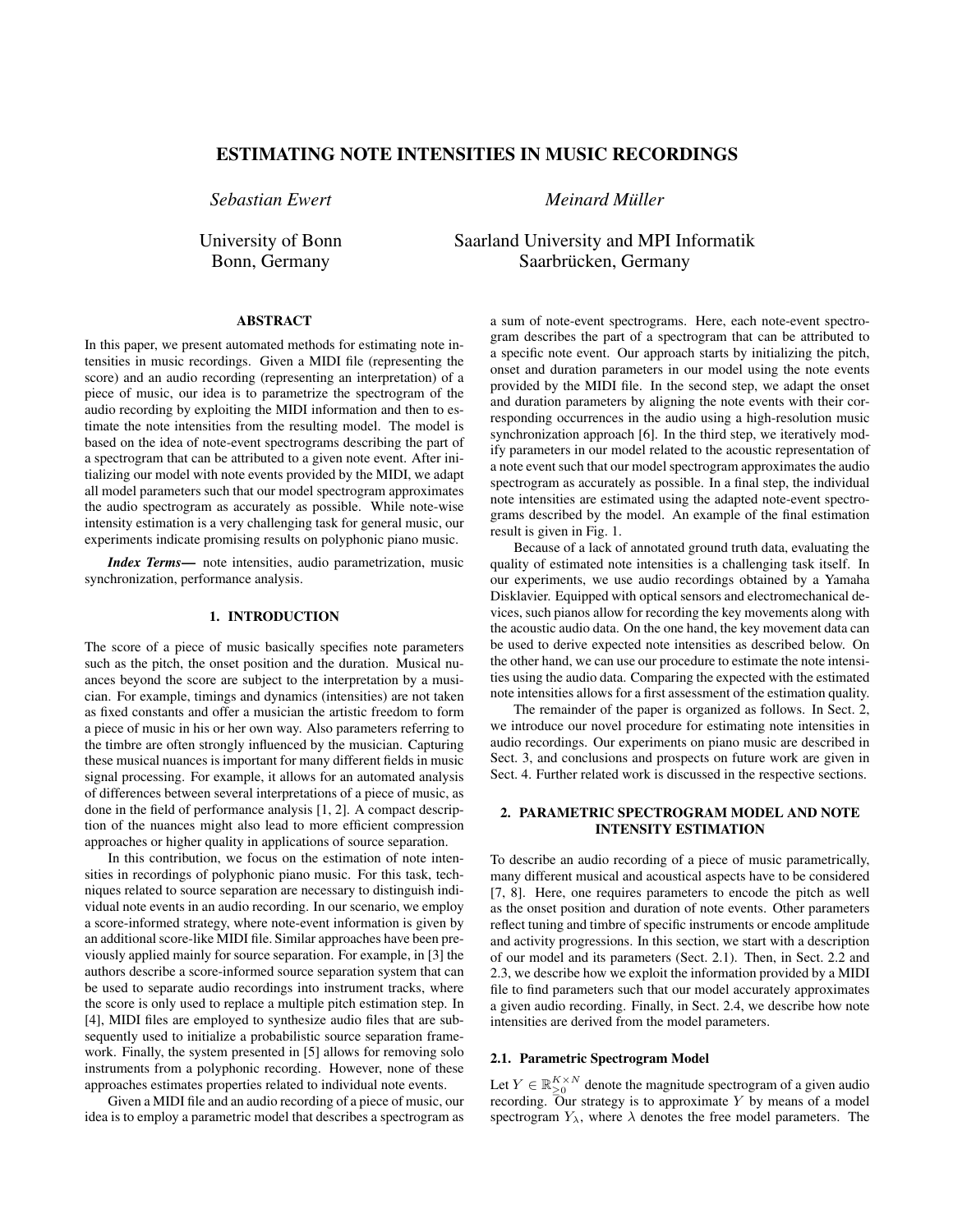

**Fig. 1**. Illustration of our note intensity estimation procedure using three measures of Burgmüller, Op. 100, Etude No. 2 as an example. The color encodes the note intensity. **Left:** Note events taken from a MIDI generated from score data. The note intensities are constant for all notes. **Right:** Note events derived from our model approximating an audio recording.

first element of  $\lambda$  is a set  $\mathcal{M} := \{\mu_m \mid m \in [1 : M]\}\$  with note events  $\mu_m = (p_m, t_m, d_m)$ . Here,  $p_m$  describes the MIDI pitch,  $t_m$ the onset position and  $d_m$  the duration of the note event. Using the index set  $[1 : M]$  we define  $Y_{\lambda}$  as a sum of note-event spectrograms  $Y_{m,\lambda}$ . More precisely, we define  $Y_{\lambda}$  at frequency bin  $k \in [1:K]$ and time frame  $n \in [1:N]$  as

$$
Y_{\lambda}(k,n) := \sum_{m \in [1:M]} Y_{m,\lambda}(k,n),
$$

where each  $Y_{m,\lambda}$  denotes the part of  $Y_{\lambda}$  that is attributed to  $\mu_m$ . Each  $Y_{m,\lambda}$  consists of a component describing the amplitude or activity over time and a component describing the spectral envelope of a note event. We define

$$
Y_{m,\lambda}(k,n) := \alpha_m(n) \cdot \varphi_{p_m,\tau,\gamma}(\omega_k),
$$

where  $\omega_k$  denotes the frequency in Hertz associated with the k-th frequency bin. Here,  $\alpha_m \in \mathbb{R}_{\geq 0}^N$  denotes the activity of the m-th note event in the N time frames. We set  $\alpha_m(n) := 0$ , if the time position associated with frame n lies in  $\mathbb{R}\setminus [t_m, t_m + d_m]$ . The spectral envelope associated with a note event is described using a function  $\varphi : \mathbb{R} \to \mathbb{R}_{\geq 0}$ . More precisely, to describe the frequency and energy distribution of the first L partials of a specific note event,  $\varphi$  depends on a pitch  $p\in[1:127],$  a parameter  $\tau\in[-1,1]^{127}$  related to the tuning and a parameter  $\gamma \in [0,1]^L$  related to the energy distribution over the L partials. We define for a frequency  $\omega$  in Hertz

$$
\varphi_{p,\tau,\gamma}(\omega) := \sum_{\ell \in [1:L]} \gamma_{\ell} \cdot \kappa(\omega - \ell \cdot f(p + \tau_p)).
$$

The function  $\kappa : \mathbb{R} \to \mathbb{R}_{\geq 0}$  is used to describe the shape of a partial in frequency direction. Here, we use a Gaussian centered around zero with a suitably chosen, fixed variance. Furthermore,  $f : \mathbb{R} \to$  $\mathbb{R}_{\geq 0}$  defined by  $f(p) := 2^{(p-69)/12} \cdot 440$  denotes the mapping of the pitch to the frequency scale. To account for non-standard tunings, we express the fundamental frequency associated with pitch  $p$  by the term  $f(p + \tau_p)$ . This completes our model and  $\lambda := (\mathcal{M}, \alpha, \tau, \gamma)$ denotes the set of all free parameters, where  $\alpha := {\alpha_m \mid m \in [1 :]}$  $M$ ] $}.$ 

Note, that the number of free parameters is kept low by sharing the parameters  $\tau$  and  $\gamma$  between all note events. Here, a low number



**Fig. 2**. Illustration of the first iteration of our parameter estimation procedure continuing the example shown in Fig. 1. **(a):** Audio spectrogram Y to be approximated. **(b)-(e)** show the model spectrogram  $Y_{\lambda}$  after certain parameters are estimated. **(b):** Parameter M is initialized with MIDI note events generated from score data. **(c):** Note events in M are synchronized with the audio recording. **(d):** Activity  $\alpha$  and tuning parameter  $\tau$  are estimated. **(e):** Overtone energy distribution parameter  $\gamma$  is estimated.

allows for an efficient parameter estimation process as described below. Furthermore, sharing the parameters prevents model overfitting, which we observed when using a higher number of parameters.

Next, we describe how a set of parameters  $\lambda$  can be found, such that a given audio spectrogram Y is approximated by  $Y_\lambda$  as accurately as allowed by the model. More precisely, we look for a  $\lambda^*$ with

$$
\lambda^* = \operatorname*{argmin}_{\lambda} \|Y - Y_{\lambda}\|_F,
$$

where  $\|\cdot\|_F$  denotes the Frobenius norm. In the following, we illustrate the individual steps in our parameter estimation procedure in Fig. 2, where a given audio spectrogram, shown in Fig. 2(a), is approximated by our model (Fig. 2(b)-(e)).

#### **2.2. Initialization and Estimation of Note Timing Parameters**

To initialize our model, we exploit the available MIDI information and fill  $M$  with the MIDI note events. For the  $m$ -th note event, we then set  $\alpha_m(n) := 1$ , if the time position associated with frame n lies in  $[t_m, t_m + d_m]$ . Furthermore, we set  $\tau = (0, \ldots, 0)$  and  $\gamma =$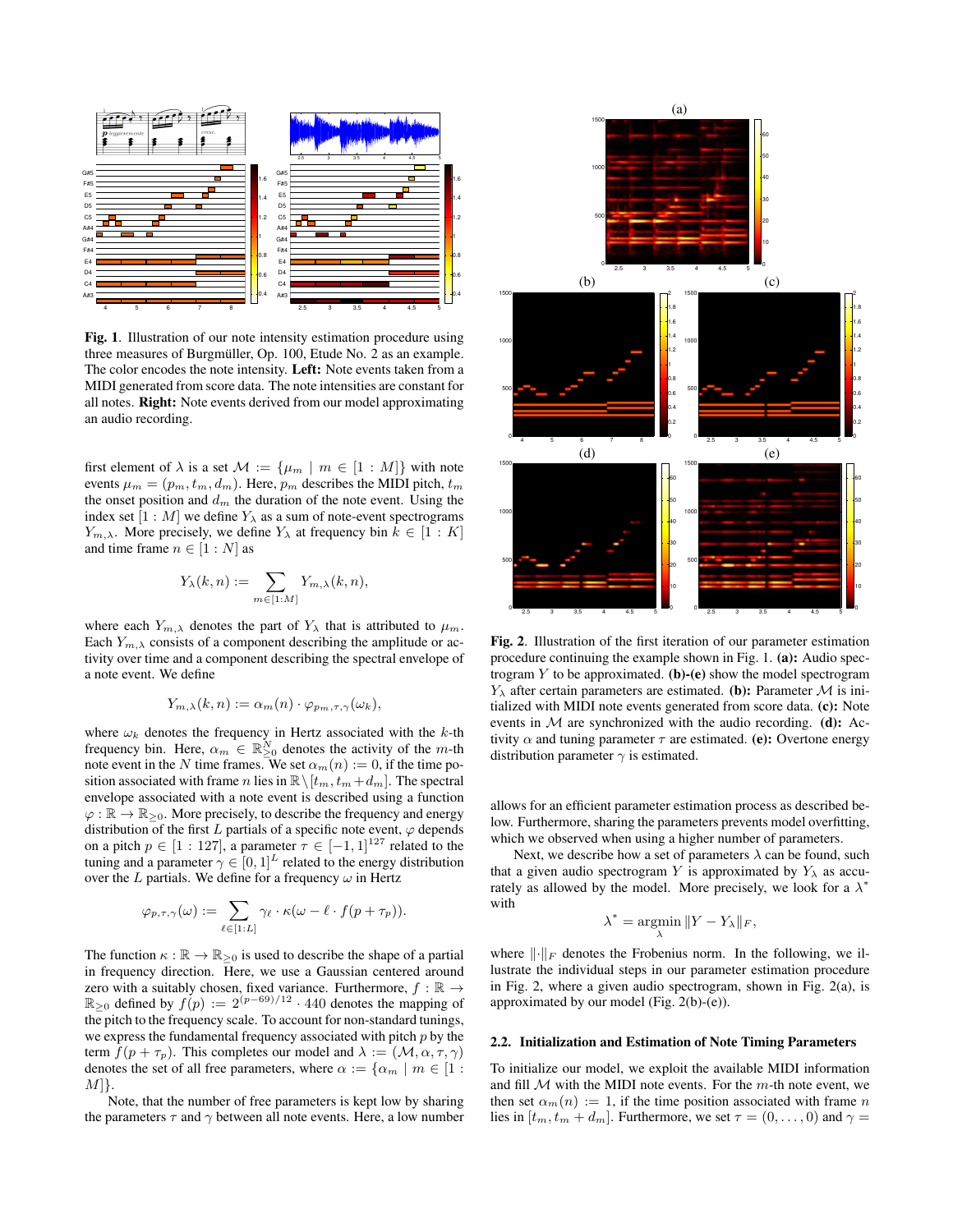$(1, 0, \ldots, 0)$ . An example model spectrogram after the initialization is given in Fig. 2(b).

Our parameter estimation procedure starts by modifying the onset positions and durations of the model note events in M. To this end, we employ a high-resolution music synchronization approach described in [6] to align the note events with their corresponding occurrences in the audio. The procedure is based on Dynamic Time Warping (DTW) and chroma features but extends previous synchronization methods by introducing novel onset-based features to yield a higher alignment accuracy. Using the resulting alignment we determine for each note event the corresponding position in the audio and update the onset position and duration of the note event in  $\mathcal M$  accordingly. After the synchronization, the parameter  $M$  remains constant during the estimation of the remaining parameters. Fig. 2(c) shows an example of a model spectrogram after the estimation of note timings.

#### **2.3. Estimation of Remaining Model Parameters**

To estimate the remaining parameters of  $\lambda$ , we look for  $(\alpha, \tau, \gamma)$  that minimize the function  $d(\alpha, \tau, \gamma) := ||Y - Y_{(\mathcal{M}, \alpha, \tau, \gamma)}||_F$ , where d describes the distance between the audio and the model spectrogram. Here, we need to consider range constraints for the parameters. For example,  $\tau$  is required to be an element of  $[-1, 1]^{127}$ . While there are several choices for a minimization approach, we employ a variant of the interior points method described in  $[9]$ <sup>1</sup>. To this end, we fix two parameters and minimize  $d$  regarding the third. For example, to get a better estimate for  $\alpha$ , we fix  $\tau$  and  $\gamma$  and minimize  $g(\cdot, \tau, \gamma)$ . This process is repeated until all three parameters converge. Figs. 2(d) and (e) illustrate the first iteration of our parameter estimation. Here, Fig. 2(d) shows the spectrogram described by our model after the estimation of the tuning parameter  $\tau$  and the activity parameter  $\alpha$ . Fig. 2(e) shows the spectrogram model after the estimation of the energy distribution parameter  $\gamma$ . Here, one can observe that our model focuses on the harmonic parts of a spectrogram while mainly ignoring the noisy percussive elements.

The main ideas behind [9] can be summarized as follows. Let  $h: \mathbb{R}^d \to \mathbb{R}$  be a function to be minimized and  $x \in \mathbb{R}^d$ . Then the method computes the first and second derivative of  $h$  numerically at  $x$  and derives a quadratic approximation of  $h$  using the Taylor series. The Taylor approximation of  $h$  is assumed to be meaningful only in a neighborhood of  $x$ , the so called trust region. Instead of minimizing  $h$ , the method then minimizes the Taylor approximation within the trust region yielding a new value  $x^*$ . If  $h(x^*) > h(x)$ , then the trust region was too large and the approximation of  $h$  was insufficient. In this case, the trust region is decreased and the process is repeated for x. If  $h(x^*) \leq h(x)$ , then x is set to  $x^*$  and the process is repeated until  $x$  converges. Possible parameter range constraints are considered in [9] by a barrier approach. Here, the basic idea is to reformulate the function  $h$  by including penalty terms that get increasingly large when the value for a parameter is invalid.

## **2.4. Note Intensity Estimation**

After the parameter estimation, the audio spectrogram Y is approximated by  $Y_{\lambda}$  as precisely as allowed by the model. In particular, the model describes the note-event spectrograms  $Y_{m,\lambda}$ , that can be used to derive an intensity value for each note event. The energy related

to the  $m$ -th note event in frame  $n$  is given by

$$
E_m(n) := \sum_{k \in [1:K]} Y_{m,\lambda}(k,n)^2.
$$

To describe the intensity of a note event by a single value, we define

$$
\mathcal{I}(m) := \max_{n \in [1:N]} E_m(n)^{0.3}.
$$

Here, the exponent 0.3 is used so that the note intensity roughly approximates the perceived loudness of the human auditory system [10, chapter 8]. The result of our method is illustrated in Fig. 1. Here, the left half of Fig. 1 shows note events from a MIDI file generated from score data. The note intensities are constant for all note events. The right half shows the result of our procedure, where note timings and intensities are estimated from an audio recording.

## **3. EXPERIMENTS**

For our evaluation, we employ a database consisting of Disklavier recordings of various pieces from the Western classical music repertoire<sup>2</sup>. For each audio recording, the Disklavier automatically generates a MIDI file, which can be regarded as a kind of ground truth annotation. For example, the MIDI onset-positions and durations correspond closely to those in the audio recordings. Particularly interesting for our evaluation are the velocity values, which symbolically encode the dynamics in a MIDI file. Here, a translation of the symbolic velocity values to physical note intensities would allow for a simple way to evaluate our method. However, this translation is not trivial for polyphonic music because of the complex interaction of multiple sound sources and other acoustical effects. To approximate such a translation, we built up a dictionary that maps a pitch and a velocity to a physical note intensity. Here, in a first step, we employed training data consisting of single note events played at several velocities. In a second step, we refined the dictionary using five pieces from our database. We marked these pieces in our evaluation results with a star. However, initial experiments using monophonic recordings revealed that the dictionary is only capable of estimating the note intensity with an accuracy of about five to ten percent.

Given a piece from our database, we used our dictionary in combination with the prealigned annotation MIDI file to estimate the intensity for each note event. We denote the resulting values by  $(\mathcal{I}_{\text{dic}}(m))_{m \in [1:M]}$ , where  $[1:M]$  denotes the index set for the note events. Then, ignoring the given velocity values, we used our proposed method to estimate the individual note intensities using the MIDI and the audio data. The resulting values are denoted by  $(\mathcal{I}(m))_{m \in [1:M]}$ . To compensate for different overall recording levels, we only consider relative note intensities in our evaluation. To this end, we normalize the M-dimensional vectors  $\mathcal{I}_{\text{dic}}$  and  $\mathcal I$  with regard to the Euclidean norm and compare them in terms of a percentage error defined by

$$
\mathrm{PE} := \left(100 \cdot \left| \frac{\mathcal{I}(m) - \mathcal{I}_{\mathrm{dic}}(m)}{\mathcal{I}_{\mathrm{dic}}(m)} \right| \right)_{m \in [1:M]}
$$

The mean and standard deviation of PE are given in the third and fourth column of Table 1. For example, for Bach's BWV849-02 one gets a mean percentage error of 9.3 with a standard deviation of 5.5. The average over all pieces is 16.9 with a standard deviation of 9.3. With an intrinsic error of five to ten percent induced by our estimated dictionary, this indicates a reasonable estimation quality.

<sup>&</sup>lt;sup>1</sup>A popular implementation of this procedure can be found in the Matlab Optimization Toolbox software package.

<sup>2</sup>All files are part of the SMD database, which is available on request from the authors.